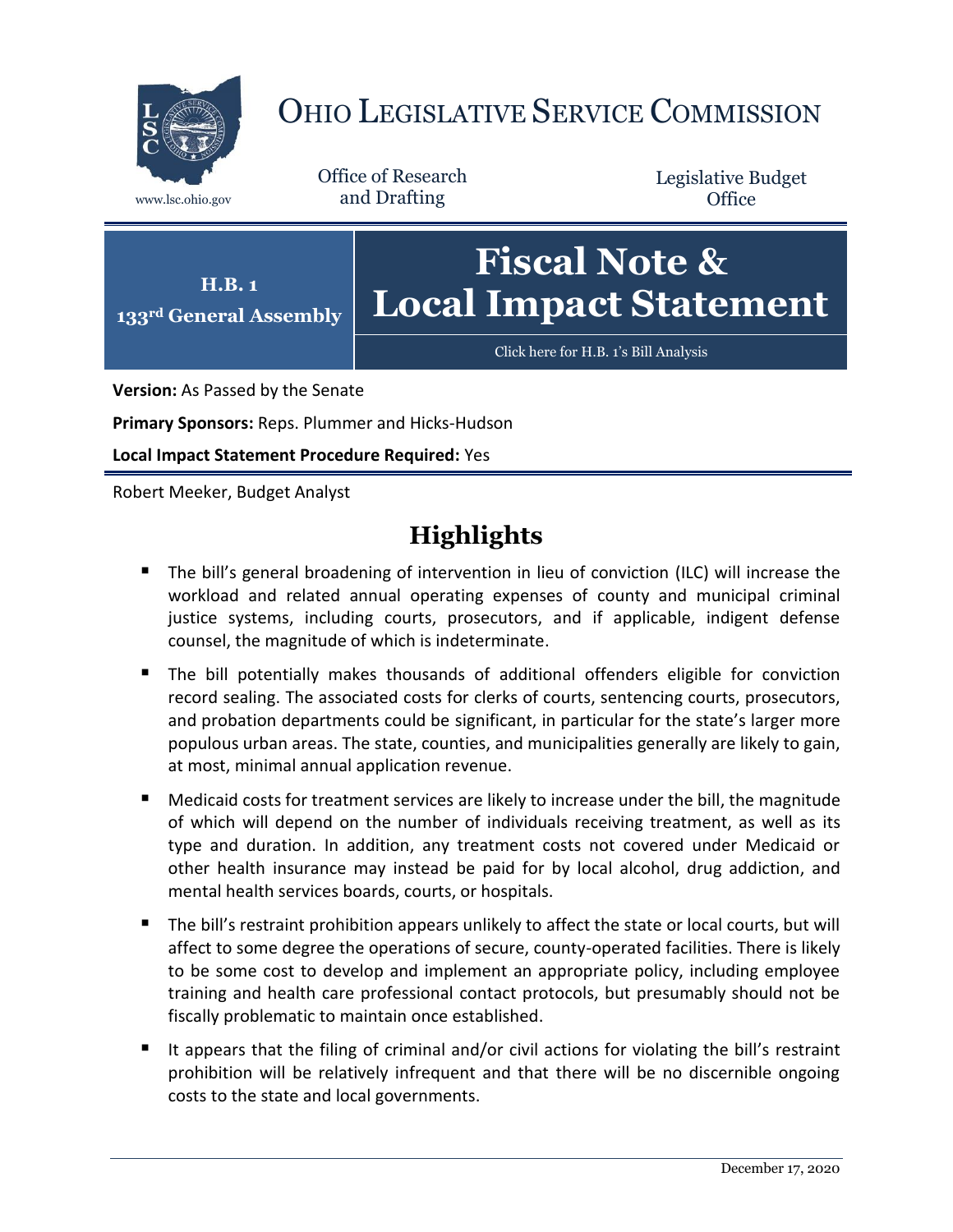- The one-time cost for the Attorney General to develop and distribute the required training materials to state and local officials is likely to be no more than minimal and potentially absorbed using existing personnel and appropriated resources.
- Given the potential number of additional sealing or expungement orders to be processed by the Bureau of Criminal Identification, the Attorney General may need to hire more fingerprint examiners. The annual cost of a fingerprint examiner is approximately \$50,600 and \$82,668, including salary and benefits.
- The bill requires that \$15 of the fee for application for the sealing of a record of conviction be credited to the Attorney General Reimbursement Fund (Fund 1060) rather than the GRF. The result is that up to \$390,000 or more that otherwise would have been credited to the GRF will be redirected to Fund 1060.
- The work and related annual operating costs of the Ohio Criminal Sentencing Commission's expanded duties under the bill can be absorbed utilizing its existing staff and appropriated resources.

# **Detailed Analysis**

# **Intervention in lieu of conviction**

The bill grants a presumption of eligibility for intervention in lieu of conviction (ILC) to offenders alleging that drug or alcohol abuse was a factor in the commission of a crime. If an offender alleges that drug or alcohol usage was a factor leading to the offense, then the court must hold a hearing to determine if the offender is eligible for ILC. The bill requires the court to grant the request for ILC unless the court finds specific reasons why it would be inappropriate, and, if the court denies the request, the court is required to state the reasons in a written entry. Under current law, a court must require the offender to abstain from the use of illegal drugs and alcohol for at least one year. The bill places an upper limit of five years on this requirement.

This ILC broadening will increase the workload and related annual operating expenses of county and municipal criminal justice systems, including the courts, prosecutors, and if applicable, indigent defense counsel. The magnitude of that increase is indeterminate because of three unknowns: (1) the number of additional offenders that will request ILC, (2) the number of related hearings that will be required, and (3) whether, in the case of any given offender, it will cost more or less to allow them to participate in ILC rather than to find the offender guilty and impose an appropriate sanction.

The bill also narrows the scope of ILC by making an offender charged with a felony sex offense ineligible for ILC. Continuing law already prohibits an offender charged with a first, second, or third degree felony or an offense of violence from being eligible. The ILC narrowing may offset, to some degree, the increased workload and related annual operating expenses of county and municipal criminal justice systems noted in the immediately preceding paragraph.

## **Record sealing**

#### **Sealing of a record of conviction**

The bill expands the law that allows an offender to have records sealed by: (1) eliminating a cap on the number of fourth and fifth degree felonies that an offender is eligible to seal, (2) raising the number of misdemeanor or felony offenses an offender can have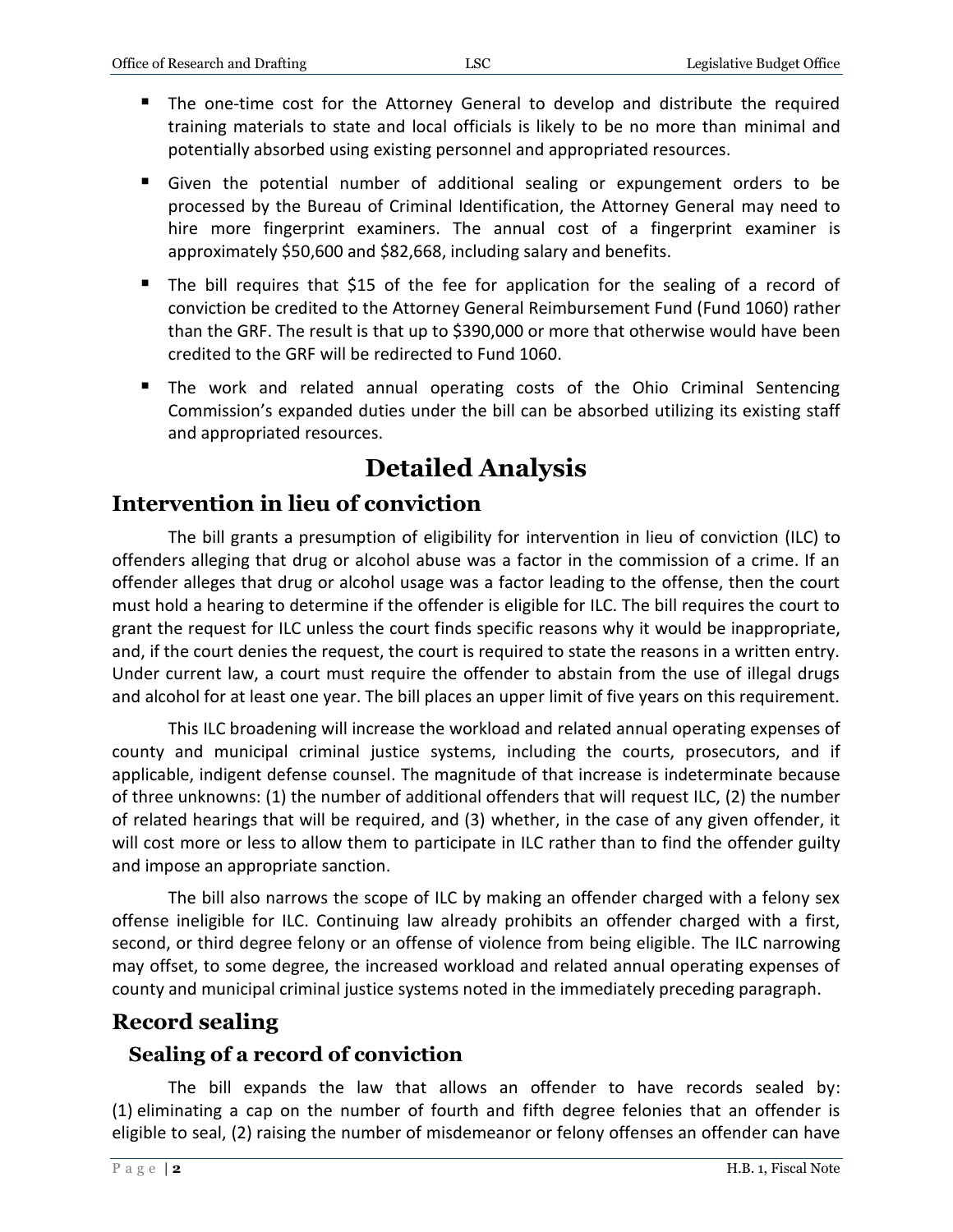been found guilty of and still be eligible for sealing, and (3) shortens the time at which an offender convicted of a third, fourth, or fifth degree felony is first eligible to apply for sealing.

The expansion potentially makes thousands of additional offenders eligible for conviction record sealing, and, at least in the near term, makes more offenders eligible to apply sooner than otherwise have been the case under current law. Many of these offenders are likely to apply.

When an application to seal a record is filed, the court sets a hearing date and notifies the prosecutor's office. The prosecutor may object to the application by filing a formal objection with the court prior to the hearing date. The court also directs the relevant probation department providing services to that particular county to investigate and submit reports concerning the applicant.

The combined annual cost for the clerks of courts, sentencing courts, prosecutors, and probation departments to perform the required work generated by this provision is indeterminate. For the state's larger more populous urban areas, that cost could be significant.

Upon filing an application with a court, the applicant, unless deemed to be indigent, pays a \$50 fee, of which \$30 is forwarded to the state treasury, and \$20 is paid to the county or municipal general fund as appropriate. Thus, under the bill, the state, counties, and municipalities generally are likely to gain, at most, minimal annual revenue.

#### **Sealing of an ILC record**

Under current law, a court may order the sealing of records related to an offense for which a person has successfully completed ILC based on statutes related to records of conviction.<sup>1</sup> The bill modifies the statutes on which record sealing for ILC is based to statutes related to dismissals and nonconvictions.<sup>2</sup> As a result, a person whose records are so sealed is not subject to sanctions for which sealed records of conviction may be eligible under continuing law, such as certain employment and licensing sanctions including automatic license suspension, denial, or revocation for certain professions. This may reduce the workload of certain licensing boards.

#### **Attorney General**

#### **Record sealing costs**

Sealing and expungement requests are processed by BCI's Fingerprint Unit. An increase in record sealing requests will lead to additional work for BCI and the possibility that additional staff may be needed. A job listing for the Fingerprint Examiner position from February 2020 lists the hourly pay range as between \$19.97 and \$26.05, or between \$41,538 and \$54,184 annually based on 40 hours per week. Including retirement contributions (14%) and state contributions to employee health insurance for bargaining unit employees for FY 2019 (\$8,247 single, or \$20,898 family), the range for payroll costs for a single fingerprint examiner can be estimated at between approximately \$50,600 and \$82,688 annually. These costs may be offset somewhat by

 $\overline{a}$ 

<sup>1</sup> R.C. 2953.31 to 2953.36.

<sup>2</sup> R.C. 2953.51 to 2953.56.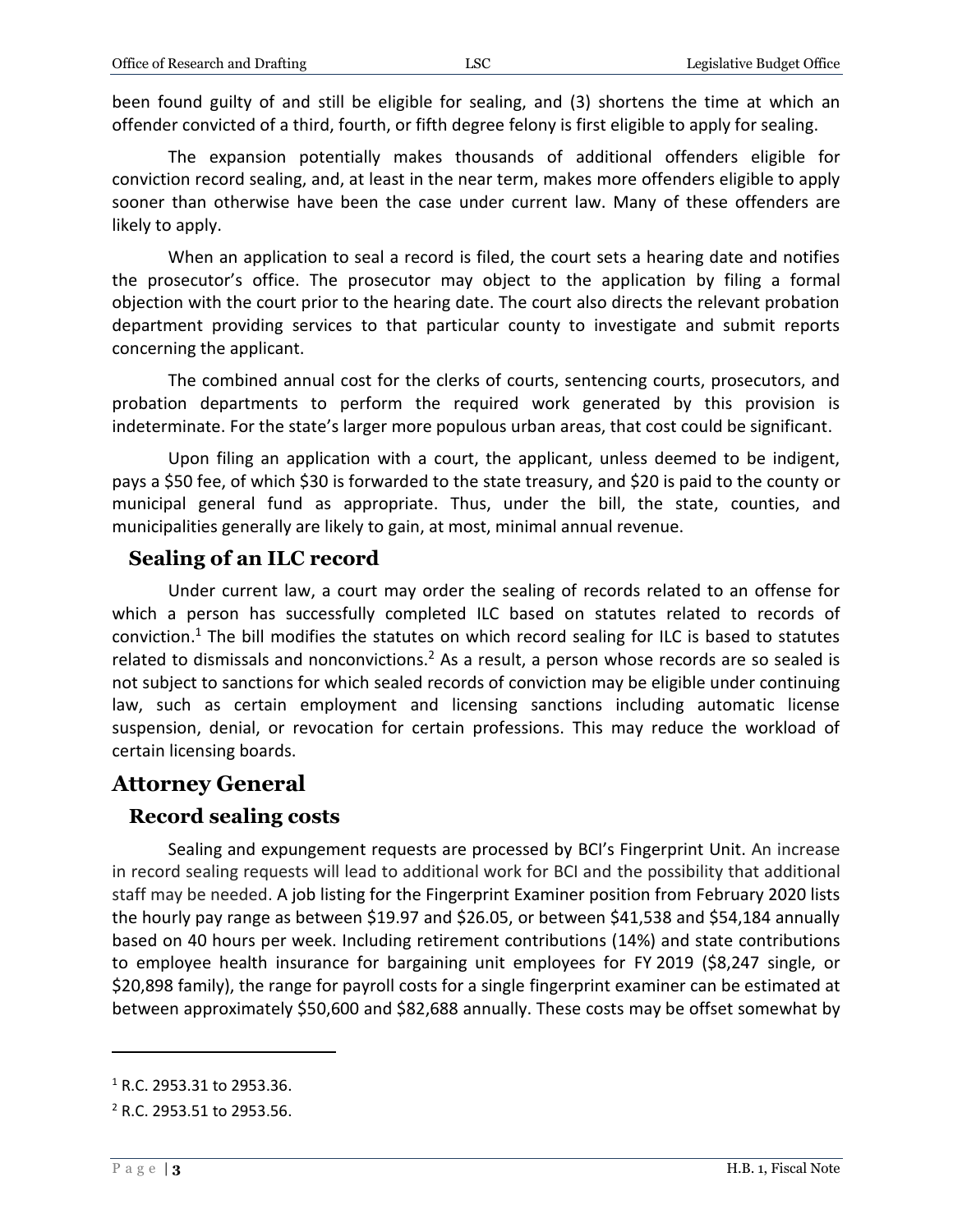the bill's requirement for a portion of sealing fees to be used by BCI for expenses related to sealing or expungement as described below.

#### **Attorney General Reimbursement Fund**

The bill requires that, when a person pays the required \$50 fee to apply for the sealing of a record of conviction, \$15 of the \$30 deposited into the state treasury be credited to the Attorney General Reimbursement Fund (Fund 1060), and the remaining \$15 will continue to be credited to the GRF as under continuing law.

BCI reports an average of 26,000 sealing and expungement orders processed annually from 2016-2019. Depositing \$15 of the fee paid upon application related to each of those orders would result in revenues of up to \$390,000 each year.<sup>3</sup>

The bill requires the \$15 portion of the application fee credited to Fund 1060 to be used by BCI for expenses related to the sealing or expungement of records. Under existing law, all other moneys in Fund 1060 are required to be used for the expenses of the Office of the Attorney General in providing legal and other services on behalf of the state.

#### **Involuntary treatment**

The bill modifies the criteria governing applications for, granting of, and treatment under a mechanism providing for a probate court order requiring involuntary treatment for a person suffering from alcohol or other drug abuse. These modifications are likely to increase the number of petitions and subsequent hearings in probate courts to initiate orders for involuntary treatment, while at the same time reducing the courts' revenue from filing fees.

It is possible that this could increase the number of people who will receive treatment, which would increase treatment costs. The amount of any increase is uncertain, but will depend on the following factors: the number of individuals affected, whether the individual has health insurance, and whether the services rendered are reimbursable by the individual's health insurance. If an individual is enrolled in Medicaid, it is possible that Medicaid will realize an increase in treatment costs. If the individual is uninsured, it is possible that costs could increase for local alcohol, drug addiction, and mental health services boards, courts, or hospitals.

### **Community control violations**

With respect to the prison term that a court may impose for a violation of a community control sanction or for a violation of a law or leaving the state without the permission of the court or the offender's probation officer, the bill specifies that:

 If the remaining period of the offender's community control, or the remaining period of the offender's suspended prison sentence, is less than 90 or 180 days, the prison term may not exceed the length of the remaining period of community control or the remaining period of the offender's suspended prison sentence; and

 $\overline{a}$ 

 $3$  It is important to note the following when considering these numbers: (1) indigent applicants are not required to pay a fee, (2) the court is not required to assess a fee for sealing the record of a juvenile, and certain sealed records are expunged without application to the court, and (3) fees may be collected for applicants who are denied by the court and, therefore, not included in BCI's statistics.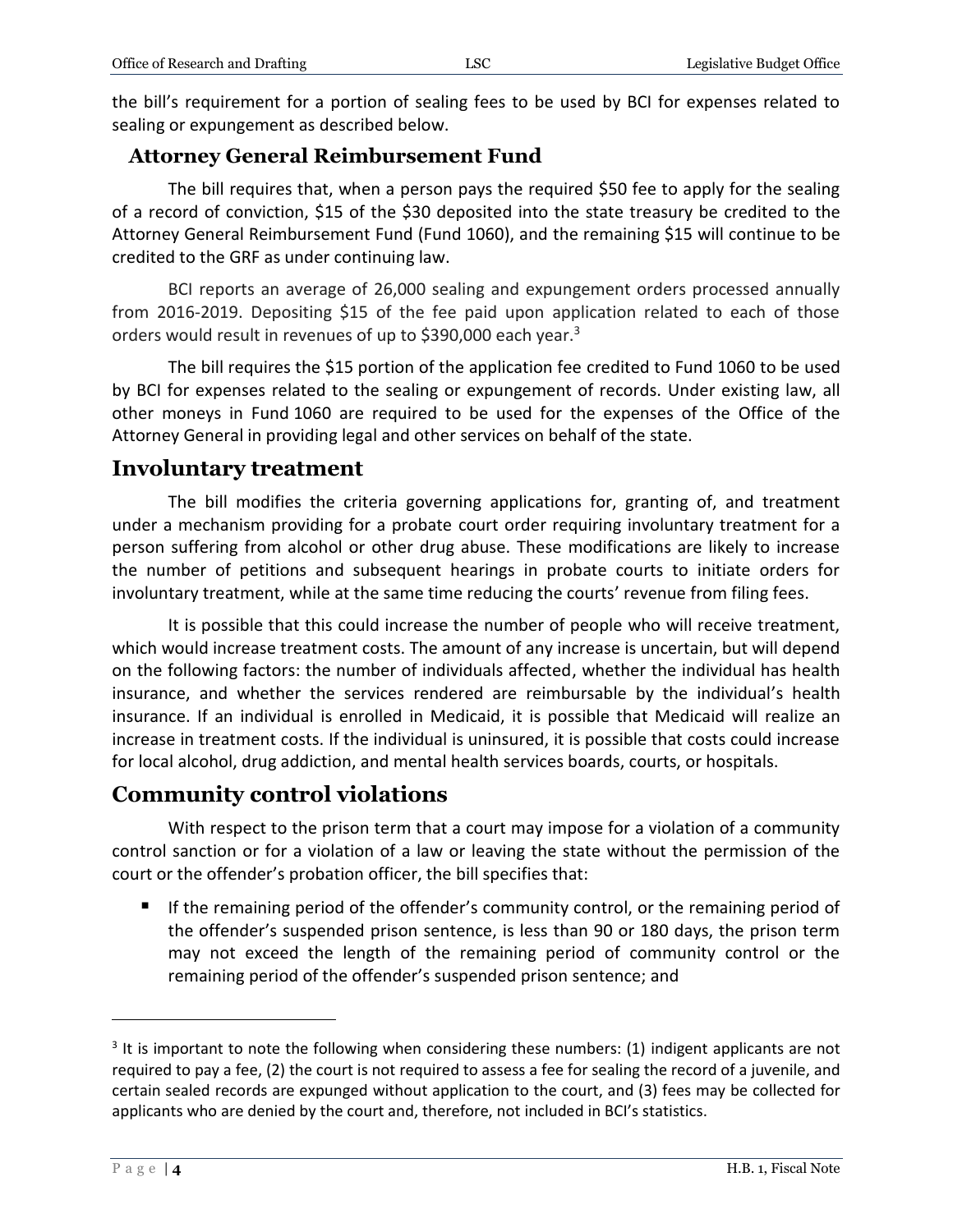The time the offender spends in prison under the term must be credited against the offender's community control sanction or the offender's suspended prison sentence that was being served at the time of the violation.

Under the bill, a court is not limited in the number of times it may sentence an offender to a prison term under existing law and the bill for a violation of the conditions of a community control sanction or for a violation of a law or leaving the state without the permission of the court or the offender's probation officer.

#### **Prohibition against restraints**

The bill: (1) generally prohibits a law enforcement, court, or corrections official from knowingly restraining or confining a pregnant charged or adjudicated child or pregnant criminal offender during the child's or woman's pregnancy, hospital transport, labor, delivery, or postpartum recovery (up to six weeks), and (2) subjects the use of restraints to contacting, or being notified by, certain specified health care professionals. If an emergency circumstance exists, the official may contact a health care professional once the child or woman has been restrained and let them know the type of restraint and expected duration. In all other cases, the notification must occur prior to restraining the child or woman.

The bill will not likely have a discernible impact on the departments of Rehabilitation and Correction or Youth Services, as both departments currently have policies in place dealing with the use of restraints on a child or woman as described above. The bill is also unlikely to have a discernible impact on courts, as the Ohio Judicial Conference reports that it is extremely uncommon for judges to order a child or woman as described above be restrained.

The prohibition is likely to affect to some degree local, mostly county, law enforcement and corrections agencies operating residential facilities. This includes jails, juvenile detention centers, community-based correctional facilities (CBCFs), and community corrections facilities (CCFs).

County sheriffs are responsible for transporting persons being held in a county jail to court. Some counties are able to use video conferencing, but for those that do not have those capabilities, the county sheriff's office would be responsible for contacting a health care professional who is treating a child or woman as described above prior to the use of restraints, should the need arise.

According to the Buckeye State Sheriffs' Association, leg shackles, handcuffs, and waist belts are common everyday restraints used when transporting anyone under arrest or those who are incarcerated and are exiting the security perimeter of the jail, regardless of pregnancy status. A pregnant child or woman may require frequent trips to a physician outside of the facility for prenatal care.

It is possible that the bill will result in delays for both court proceedings and medical attention if the county sheriff first needs to contact the appropriate health care professional before using restraints. The potential cost of such delays is not readily quantifiable. Presumably, a policy will be implemented that prospectively addresses the potential for delays and minimizes any related costs.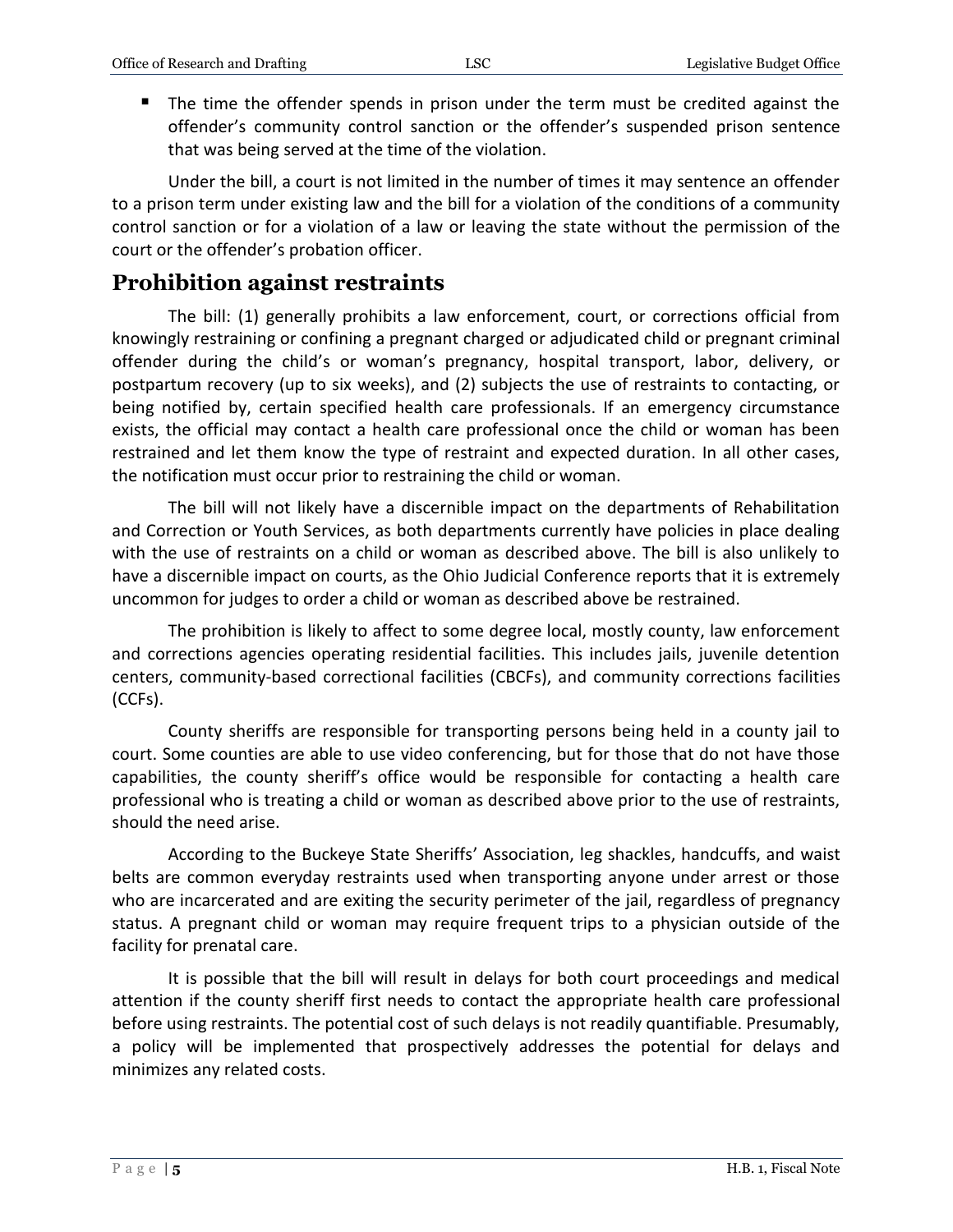### **Penalty and civil remedy**

The bill provides that a violation of the restraint prohibition is a violation of the existing offense of "interfering with civil rights." A violation is a first degree misdemeanor, which is punishable by a jail stay of no more than 180 days, a fine of up to \$1,000, or both. As state and local officials are expected to incorporate the bill's requirements into their daily operations, including ensuring that employees are trained, it is likely that violations will be infrequent. This suggests that, for county and municipal criminal justice systems that process misdemeanor cases and sanction violators, there will be no discernible ongoing costs, and occasional revenue (court costs and fees, and fines) generated for distribution between local governments and the state, as applicable.

The bill also permits a child or woman as described above to file a civil action for damages against the official who committed the violation, the official's employing agency or court, or both. Depending on the circumstances of the violation, the action would be filed in one of the following: a common pleas, municipal, or county court, or the state's Court of Claims. If, as described in the immediately preceding paragraph, violations are infrequent, then it is likely that the filing of civil actions will be relatively infrequent as well. The state and local governments may incur occasional costs to defend and adjudicate such matters. The timing and magnitude of any damage payments that the state or a local government may incur is indeterminate.

#### **Attorney General training materials**

The bill requires the Attorney General to provide training materials to law enforcement, court, and corrections officials to train employees on the proper implementation of the requirements regarding restraining or confining a child or woman as described above. The one-time cost for the Attorney General to develop and distribute the required training materials to state and local officials is likely to be no more than minimal and potentially absorbed using existing personnel and appropriated resources.

# **Ohio Criminal Sentencing Commission**

According to staff of the Ohio Criminal Sentencing Commission, the work and related annual operating costs of its expanded duties under the bill can be absorbed utilizing existing staff and appropriated resources. <sup>4</sup> Those expanded duties:

**Designate the Commission a criminal justice agency and specifies that it is authorized to** apply for access to the computerized databases of the National Crime Information Center or the Law Enforcement Automated Data System (LEADS) in Ohio, and to certain other computerized criminal justice information databases; and

 $\overline{a}$ 

 $4$  The Ohio Criminal Sentencing Commission is an affiliated office of the Supreme Court of Ohio that, among other things, studies Ohio's criminal laws, sentencing patterns, and juvenile offender dispositions, and recommends comprehensive plans to the General Assembly that encourage public safety, proportionality, uniformity, certainty, judicial discretion, deterrence, fairness, simplification, additional sentencing options, victims' rights, and other reasonable goals.